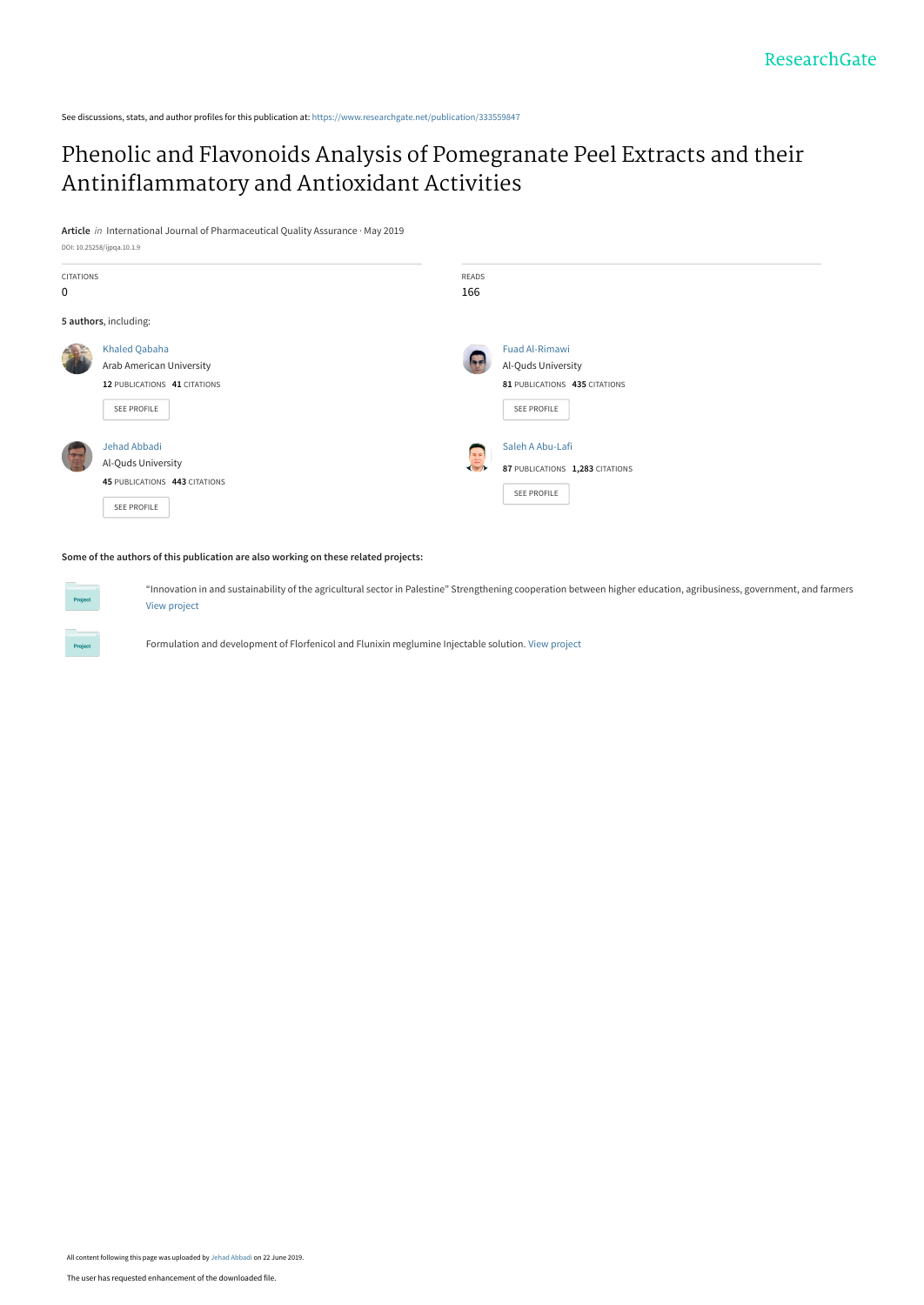ISSN 0975 9506

## Research Article

# Phenolic and Flavonoids Analysis of Pomegranate Peel Extracts and their Antiniflammatory and Antioxidant Activities

Qabaha K<sup>1</sup>, Al-Rimawi F<sup>2\*</sup>, Nusseibeh S<sup>3</sup>, Abbadi J<sup>4</sup>, Abu-Lafi S<sup>5</sup>

*<sup>1</sup>Department of Medical Laboratory Sciences, Faculty of Allied Health Sciences, Arab American University. Jenin, Palestine*

*<sup>2</sup>Chemistry Department, Faculty of Science and Technology, Al-Quds University, P.O. Box 20002, Jerusalem, Palestine <sup>3</sup>Centre for Chemical and Biological Analysis, Al-Quds University, Jerusalem, Palestine*

<sup>4</sup>*Biology Department, Faculty of Science and Technology, Al-Quds University, P.O. Box 20002, Jerusalem, Palestine*

*<sup>5</sup>Faculty of Pharmacy, Al-Quds University, P. O. Box 20002, Abu-Dies, Palestine*

*Received: 7 th Jan, 19; Revised: and Accepted: 20th Feb, 19; Available Online: 25th Mar, 2019*

## **ABSTRACT**

An *in-vitro* evaluation of the anti-inflammatory and antioxidant activities of pomegranate peel extract from Palestine were investigated. In parallel, the total phenolic content (TPC) and the total flavonoids content (TFC) were measured. The antioxidant activities were determined spectrophotometrically by DPPH, FRAP, CUPRAC and the ABTS methods. The phenolic and flavonoid contents were separated and partially identified using HPLC and LC-MS. *In-vitro* inhibitory effect of the extract on production of Interlukin-6 (Il-6) and Tumor Necrosis Factor-α (TNF-α) by Lipopolysacaride (LPS)-induced polymorphonuclear Cells (PMNCs) was evaluated. Pomegranate peel extract was found to have strong antiinflamatory activity as revealed by the reduction in the levels of IL-6 and TNF-alfa. It was also found that it is rich in phenoloic and flavonoids that enhanced its reducing activity and free radical scavenging ability.

**Keywords**: Pomegranate peel, extract, anti-inflammatory, antioxidant activity, Phenolic compounds, flavonoids.

### **INTRODUCTION**

Herbal plants contain active ingredients that help in recurring from many diseases including many infectious and chronic ones. Many of the active ingredients were reported to act as antiinflammatory, animicrobial and free radicals scavenging agents. Such ingredients may include phenolics, anthocyanins, carotenoids, and thiols<sup>1</sup>. The pomegranate tree (*Punica granatum L.*) is native in Palestine and has been used to treat dysentery, diarrhea, and intestinal parasites. Around half of the fruit weight belongs to its peel and the rest are its edible part consisting of seeds and arils parts<sup>2-4</sup>. Its peel was used traditionally for treatment of ulcer and inflammation, and it has been showed antioxidant and bacterial activities $2-4$ .

Several studies have demonstrated that the pomegranate peel is a good source of bioactive compounds such as catechin, ellagitannins, epicatechin, rutin, and many others. Such bioactive compounds are responsible for many biological activities as antimicrobial, antioxidant, antiinflamatory<sup>5-7</sup>. Additionally, other studies have shown the therapeutic effect of pomegranate fruit, juice, and peel for treatment of lung cancer, esophagus, breast, cardiovascular disorders and breast cancer. It has free radical scavenging activities which mostly related to its phytochemical components<sup>8-15</sup>.

Inflammation is part of a self-protection used by human body against pathogens and also helps in healing injured tissues. Lipopolysaccharide (LPS) is an endotoxin

released from many types of bacteria and cause systemic infection<sup>16</sup>. Tumor Necrosis Factor (TNF- $\alpha$ ) and Interlukin-6 (IL-6) are pro-inflammatory cytokines that are released upon exposure to LPS from many cells as T cells, Monocytes, B-cells and others. Excessive release of such cytokines may lead to many inflammatory diseases as asthma, rheumatoid arthritis, atherosclerosis, and others<sup>17-19</sup>. Levels of Il-6 and TNF- $\alpha$  produced by LPS stimulated poly morpho nucleated cells are measured using Enzyme linked Immuno Sorbant Assay (ELIZA). Antiinflamtory effect was examined by measuring the level of IL-6 and TNF- $\alpha$  by the mono nucleated white blood cells upon effect of LPS with different concentrations. Levels of the cytokines were measured using Enzyme Linked Immune Sorbent Assay method. As part of our ongoing research about the medical effect of the plant extracts, antioxidant, antiinflammatory of pomegranate peel extracts were investigated along with their phenolic and flavonoids content as well as analysis of the active phenolic and flavonoid compounds present in the extracts by the use of HPLC-PDA and UHPLC-PDA-ESi-MS techniques.

## **MATERIALS AND METHODS**

### *Plant Material and Extraction*

Pomegranate fruit was purchased from Jenin market and then peeled off. The peel was dried in the shade at room temperature for 3 weeks then grinded to be like a powder.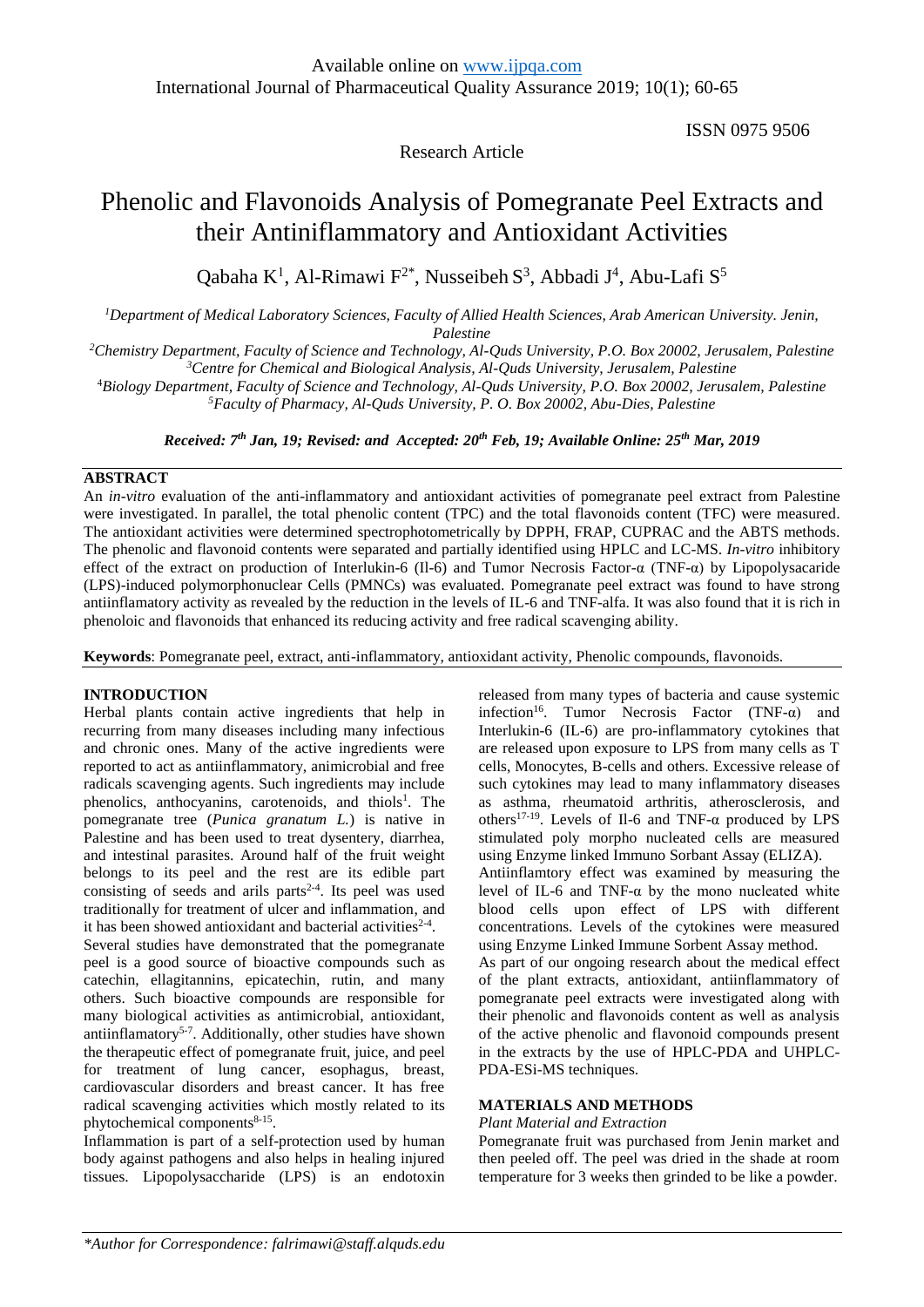Table 1: Effects of *Pomegranate peel* extracts and LPS on PMNCs viability.

| Contents                          | % Viability     |  |  |  |  |
|-----------------------------------|-----------------|--|--|--|--|
| PMNCs only                        | $95.5 \pm 1.2$  |  |  |  |  |
| <b>PMNCs with LPS</b>             | $93.93 \pm 1.3$ |  |  |  |  |
| PMNCs with LPS and 300 $\mu$ g/ml | $90.1 \pm 1.0$  |  |  |  |  |
| Pomegranate peel extract          |                 |  |  |  |  |

Then, fifty grams of the above-mentioned powder was mixed with 500 ml of 96% Ethanol and kept on a shaker for 5 days. The extract was filtered through filter paper (Whatman blue ribbon No. 41). The filtrate solution was dried completely under vacuum using rotary evaporator (BUCHI Brand) at 50°C.

## *Chemicals and reagents*

2,4,6-tripyridyl- S-triazine (TPTZ), hydrochloric acid 37% (w/w), sodium hydroxide, ferric chloride trihydrate, ferrous sulfate heptahydrate, potassium persulphate, sodium acetate, sodium carbonate, sodium nitrite, aluminum chloride, methanol, folin-ciocalteu reagent, Trolox (6-hydroxy-2,5,7,8-tetramethylchroman-2 carboxylic acid), gallic acid, cupper chloride, neocuproine, 99.9% ethanol, ammonium acetate, DPPH, methanol, ABTS (2,2-azino-di-(3-ethylbenzothialozinesulphonic acid)), and potassium persulphate were all obtained from Sigma-Aldrich, Germany. All chemicals and reagents were of analytical grade. The acetonitrile and water solvents were of an HPLC grade from Sigma. Phenolic and flavonoids standards: Vanillic acid, Ferulic acid, Syringic acid, trans-cinnamic acid, Catechin, pcoumaric acid, Sinapic acid, 4-Hydroxyphenylacetic acid, Rutin hydrate, Caffeic acid, Quercetin, Gallic acid, 3,4 dihydroxyphenylacetic acid, chlorogenic acid, Taxifolin, Luteolin 7-glucoside, Apigenin 7-glucoside, Luteolin, Quercetin 3-D-galactose were from Sigma-Aldrich, Germany.

## *Regents preparation*

FRAP reagent was prepared according to Benzie and Strain  $(1999)^{20}$  by the addition of 2.5 mL of a 10 mM tripydyltriazine (TPTZ) solution in 40 mM HCl plus 2.5 mL of 20mM FeCl3.6H2O and 25 mL of 0.3M acetate buffer at pH 3.6. Acetate buffer (0.3M) was prepared by dissolving 16.8 g of acetic acid and 0.8g of sodium hydroxide in 1000 mL of distilled water.

## *HPLC and UHPLC Instrumentation systems*

The analytical HPLC is Waters Alliance (e2695 separations module), equipped with 2998 Photo diode Array (PDA). Data acquisition and control were carried out using Empower 3 chromatography data software (Waters, Germany). The chromatography was performed under reverse phase conditions using a TSQ Quantum Access MAX (Thermo Scientific, San Jose, CA, USA) which includes a Dionex Pump with degasser module, an Accela PDA detector and an Accela Autosampler.

*Measurement of Antioxidant Activity* 

### *FRAP assay*

The antioxidant activity of the extracts was determined using a modified method of the assay of ferric reducing/antioxidant power (FRAP) of Benzie and Strain  $(1999)^{20}$ . Freshly prepared FRAP reagent  $(3.0 \text{ mL})$  was warmed at 37◦C and mixed with 40 µl of the extract and the reaction mixtures were later incubated at 37°C. Absorbance at 593 nm was read with reference to a reagent blank containing distilled water which was also incubated at 37 ◦C for up to 1 hour instead of 4 min, which was the original time applied in FRAP assay. Aqueous solutions of known  $Fe^{+2}$  concentrations in the range of 2-5 mM were used for calibration, and results were expressed as mmol Fe<sup>+2</sup>/g.

*Cupric reducing antioxidant power (CUPRAC assay)*

The cupric ion reducing antioxidant capacity of the extracts was determined according to the method of Apak et al.  $(2008)^{21}$ . 100 ul of sample extract was mixed with 1ml each of 10 mM of cupper chloride solution, 7.5 mM of neocuproine alcoholic solution (99.9% ethanol), and 1 M (pH 7.0) of ammonium acetate buffer solution, and 1 ml of distilled water to make final volume 4.1 ml. After 30 min, the absorbance was recorded at 450 nm against the reagent blank. Standard curve was prepared using different concentrations of Trolox. The results were expressed as  $\mu$ mol Trolox/g.

*Free radical scavenging activity using DPPH (DPPH assay)*

DPPH assay is based on the measurement of the scavenging ability of antioxidants towards the stable DPPH radical. A 3.9 mL aliquot of a 0.0634 mM of DPPH solution in methanol  $(95\%)$  was added to 100 µl of each extract. The mixture was vortexed for 5-10 sec. The change in the absorbance of the sample extract was measured at515 nm for 30 min till the absorbance reached a steady state. Methanol (95%) was used as a blank. Standard curve was prepared using different concentrations of Trolox. The results were expressed as µmol Trolox/g.

*Free radical scavenging activity using ABTS (ABTS assay)*

A modified procedure using ABTS (2, 2-azino-di-(3 ethylbenzothialozine-sulphonic acid)) as described by Pellegrini et al.  $(1999)^{22}$  was used. The ABTS stock solution (7 mM) was prepared through reaction of 7 mM ABTS and 2.45 mM of potassium persulphate as the oxidant agent. The working solution of ABTS+˙ was obtained by diluting the stock solution in 99.9% ethanol to give an absorption of  $0.70 \pm 0.02$  at 734 nm. 200 µl sample extract was added to 1800 µl of ABTS+' solution and absorbance readings at 734 nm were taken at 30 °C exactly 10 min after initial mixing (A). The radicalscavenging activity of the test samples was expressed as Trolox equivalent antioxidant capacity TEAC (umol Trolox/g sample).

### *Total phenolic content (Folin-Ciocalteau assay)*

Total phenolics were determined using Folin-Ciocalteau reagents. *Z. spina-christi* plant extracts or gallic acid standard (40 µl) were mixed with 1.8 mL of Folin-Ciocalteu reagent (prediluted 10-fold with distilled water) and allowed to stand at room temperature for 5 min, and then 1.2 mL of sodium bicarbonate  $(7.5\% , w/v)$  was added to the mixture. After standing for 60 min at room temperature, absorbance was measured at 765 nm. Aqueous solutions of known gallic acid concentrations in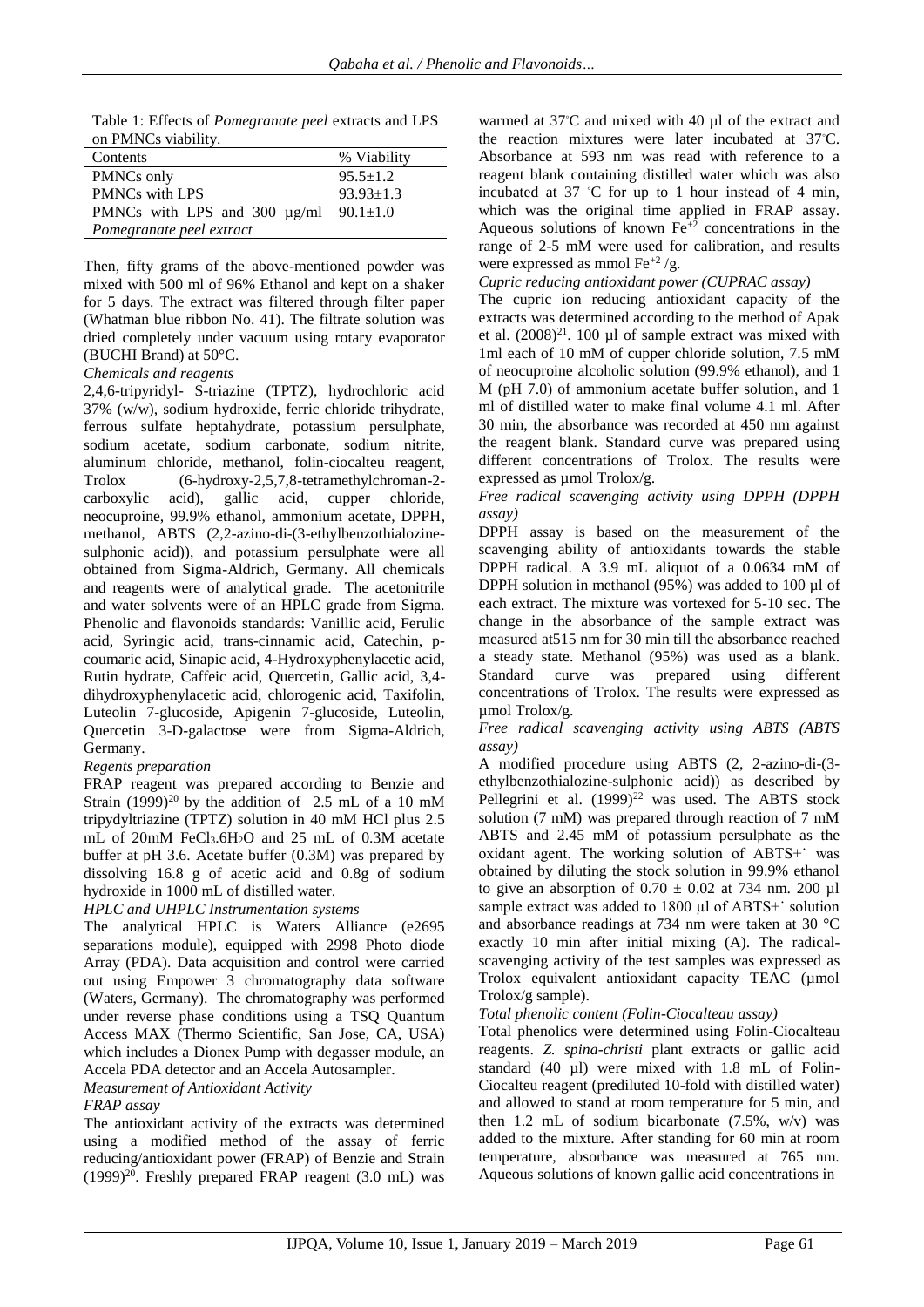| Table 2: Effect of pomegranate peel extract on production of IL-6 and TNF alpha by PMNCs. |
|-------------------------------------------------------------------------------------------|
|-------------------------------------------------------------------------------------------|

|                                        | IL6 amount $(pg/ml)$ |            | TNF alpha amount $(pg/ml)$ |     |
|----------------------------------------|----------------------|------------|----------------------------|-----|
|                                        | Average              | <b>STD</b> | Average                    | STD |
| Cells only                             | 106.7                |            | 64.3                       |     |
| Cells with LPS                         | 640.3                | 2.1        | 987.3                      | 5.2 |
| Cells with LPS and $75 \mu$ g extract  | 371                  | 2.9        | 669                        | 2.9 |
| Cells with LPS and $150 \mu$ g extract | 160                  | 2.9        | 314.3                      | 3.3 |
| Cells with LPS and $300 \mu$ g extract | 63.3                 |            | 77.7                       |     |

Table 3: Total phenolic content (TPC as mg Gallic acid/g DW\* ), total flavonoids contents (TFC as mg catechin/g DW), FRAP (mmol Fe<sup>+2</sup>/g DW), CUPRAC (µmol Trolox/g DW), DPPH (µmol Trolox/g DW), and ABTS (µmol Trolox/g DW) of *pomegranate peel extract.*

| $TPC^{**}$ (mg/g) | TFC (mg/g)    | $FRAP$ (mmol/g) | CUPRAC $(\mu \text{mol/g})$ DPPH $(\mu \text{mol/g})$ ABTS $(\mu \text{mol/g})$ |             |                |
|-------------------|---------------|-----------------|---------------------------------------------------------------------------------|-------------|----------------|
| $33.5 \pm 1.5$    | $8.3 \pm 0.9$ | $12.4 \pm 0.4$  | $3756 \pm 35$                                                                   | $225 \pm 6$ | $46.2 \pm 1.5$ |
|                   |               |                 |                                                                                 |             |                |

\* DW: Dry weight

\*\* Results are expressed as an average of three samples.

the range of 10 - 500 mg/L were used for calibration. Results were expressed as mg gallic acid equivalents (GAE)/ g sample.

#### *Total flavonoid content*

The determination of total flavonoids was performed according to the colorimetric assay of Kim et al.  $(2003)^{23}$ . Distilled water (4 mL) was added to 1 mL of the extract in a test tube. Then, 0.3 mL of 5% sodium nitrite solution was added, followed by 0.3 mL of 10% aluminum chloride solution. Test tubes were incubated at ambient temperature for 5 minutes, and then 2 mL of 1 M sodium hydroxide were added to the mixture. Immediately, the volume of reaction mixture was made to 10 mL with distilled water. The mixture was thoroughly mixed using test tube shaker and the absorbance of the pink color developed was determined at 510 nm. Aqueous solutions of known catechin concentrations in the range of 50 - 100 mg/L were used for calibration and the results were expressed as mg catechin equivalents (CEQ)/ g sample.

### *Chromatographic conditions*

The HPLC analytical experiments of the crude ethanol extracts were run on ODS column of Waters (XBridge, 4.6 ID x 150 mm, 5 μm) connected to guard column of Xbridge ODS, 20 mm x 4.6mm ID, 5 μm. The mobile phase is a mixture of 0.5% acetic acid solution (A) and acetonitrile (B) run in a linear gradient mode. A 100% (A) was descended to 70% (A) in 40 minutes then to 40% (A) in 20 minutes and then to 10% (A) in 2 minutes and stayed for 6 minutes and back to the initial conditions in 2 minutes. The HPLC system was equilibrated for 5 minutes with the initial acidic water mobile phase (100 % A) before injecting next sample. All the samples were filtered with a 0.45 µm PTFE filter. The PDA wavelengths range was from 210-500 nm. The flow rate was 1 ml/min. Injection volume was  $20 \mu l$  and the column temperature was set at 25◦C. Samples were filtered through  $0.45 \mu m$  micro porous disposable filter.

The UHPLC chromatographic separations were run on a Kinetex™ (Phenomenex, Torrance, CA, USA) through C8 column (2.6  $\mu$ m particle size, 100 Å pore size, 100 x 2.1 mm), protected by a SecurityGuard<sup>TM</sup> (Phenomenex, Torrance, CA, USA) cartridge C8 column (2.1 mm ID). The injection volume was  $10 \mu L$ , the oven temperature

was maintained at 35°C. The chromatographic separation was achieved using the same HPLC linear gradient program using formic acid instead of acetic acid at a constant flow rate of 0.4 mL/min over a total run time of 70 min. The samples were detected by a TSQ Quantum Access Max mass spectrometer using Electron Spray ionization (ESI) and full scan acquisition. Air was produced (SF 2 FF compressor, Atlas Copco, Belgium). Purified nitrogen was used as source and exhaust gases.

Samples of the crude extracts were prepared at a concentration of 5 mg/ml by dissolving 50 mg of crude extract in 10 ml of respective solvent (water, 80% ethanol, or 100% ethanol).

#### *Cell Culture*

Polymorphonuclear cells were isolated from a freshly transfused 5 ml whole blood. The blood was mixed with an equal amount of phosphate buffered saline (PBs) in a 1:1 ratio in a sterile condition. Three ml of Histopaque were pipetted in 15 ml conical tube. The mixture of the PBS and the blood was added gently to the tube and then spun for 20 min at 400 G. The PMNCs were aspirated and then washed 3 times with 10 ml PBS in a 12 ml conical tube at 100 G for 10 minutes. Supernatant was discarded and the cells were isolated and used in our study.

The isolated PMNCs were cultured in Roswell Park Memorial Institute (RBMI) medium that was enriched with 100-μg ml-1 streptomycin, 100 Uml-1 penicillin, and with heat-inactivated 10% Fetal Bovine Serum (FBS). The mixtures were incubated into 12-well tray at 37°C in 5% CO2 incubator for 24 hours. One ml of the mixture contains 1 million of the cells and was incubated in one well. Different concentrations of the pomegranate extract were added to lipo poly saccharide (1 μg/ well) stimulated cells.

#### *Cytotoxicity Test*

The trypan blue exclusion test was used to evaluate the cytotoxicity of the pomegranate extract as illustrated by Avelar-Freitas et al. 2014<sup>14</sup>. Trypan blue dye of an acid azo exclusion medium was prepared in 0.4 % dilution, then mixed with an equal amount of the cell suspension with 300  $\mu$  gram/1 ml of the pomegranate extract. After 2 minutes, Hemocytometer was used to count the cells.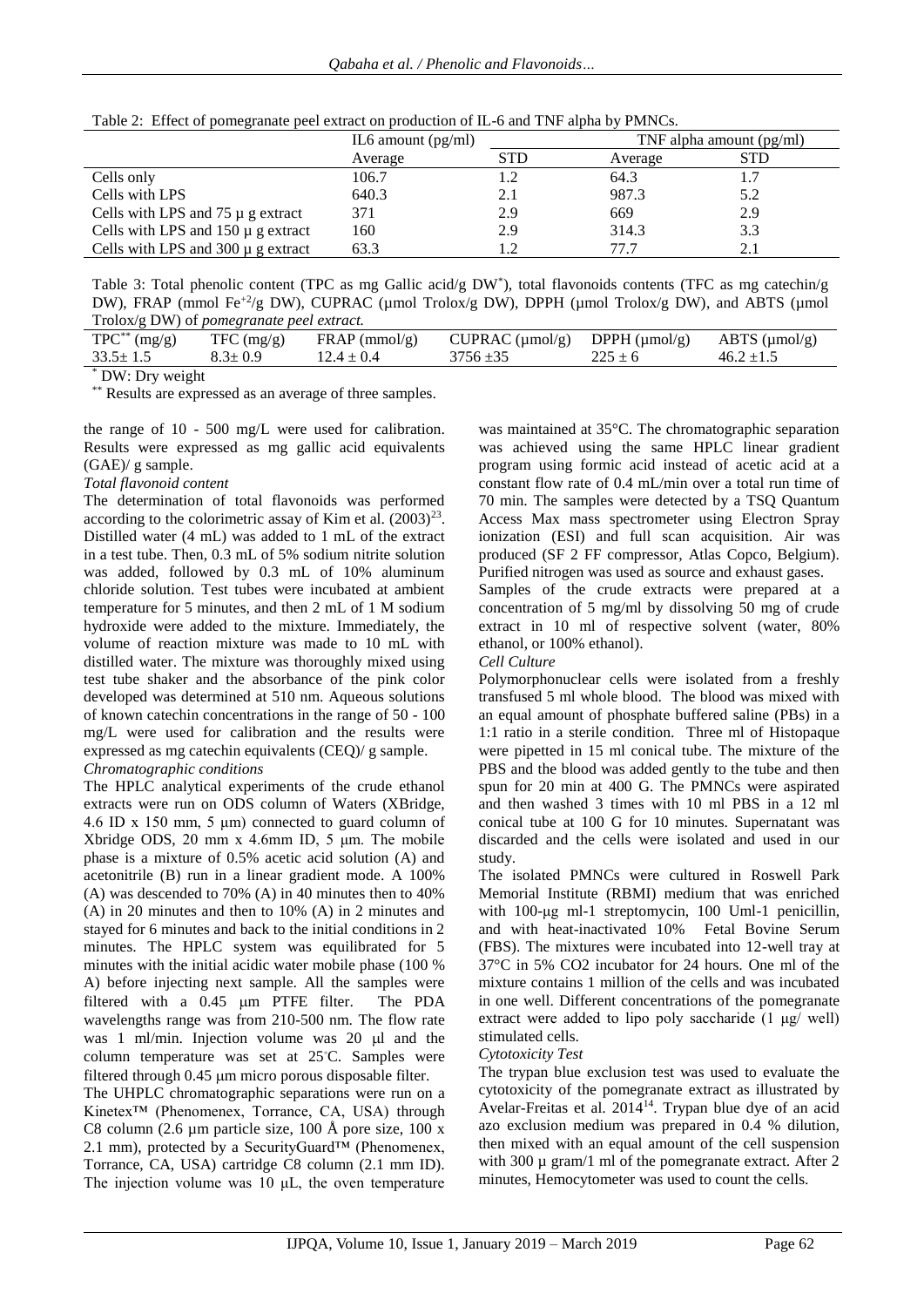

Figure 1: HPLC-PDA chromatograms of crude Pomegranate peel ethanol extract at 350 nm.



Figure 2: Overlaid UV-Vis spectra of the major five peaks of Pomegranate peel ethanol extract eluted between 25.64- 29.95 minutes.

Viable cells were unstained and dead cells were stained blue.

## *Immunoassay for TNF-alpha and IL-6:*

Enzyme Linked Immunoassay was employed to measure IL-6 and TNF-alpha according to manufacturer's instructions.

## *Statistical Analysis*

The means of TNF- $\alpha$  and IL-6 concentrations were compared using Paired samples t test applying SPSS version 19. Differences with P less than 0.05 were considered significant.

## **RESULTS AND DISCUSSIONS**

## *Cytotoxicity of the extracts*

*Pomegranate peel* extracts at concentration of 300 µg/ ml and LPS at concentration of 1 µg/ ml have no obvious effect on the viability of the PMNCs when compared with the control group. Table 1 represents such results. Such results indicate that any possible reduction in the cytokines' production is not due to the PMNCs death.

*Anti-inflammatory activities of the plant extracts*

LPS-stimulated PMNCs after 24h, TNF-α, and IL-6 levels increased significantly. However when it was treated with *pomegranate peel* extracts with concentrations ranged from 75-300  $\mu$ gm/ ml, TNF- $\alpha$  and IL-6 in cell culture medium were all significantly reduced and the greater the reduction in their concentration, the stronger the anti-inflammatory effect of the extract (Table 2). Such results make the *pomegranate peel* extracts a good source candidate for anti-inflammatory drugs.

*Total Phenolic Content (TPC) and Total Flavonoid*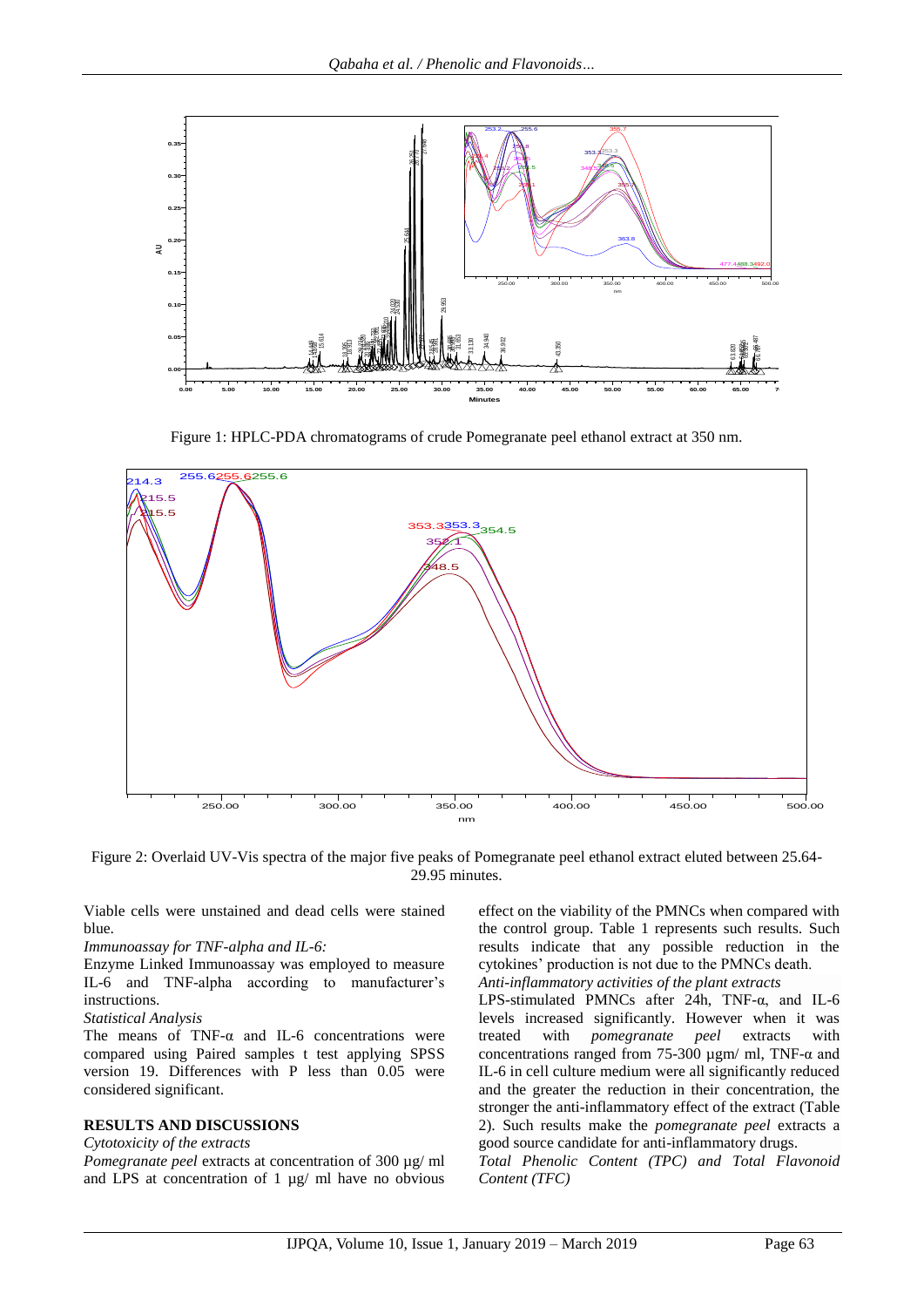Pomegranate peel extract was found to be rich with phenolic and flavonoids with TPC and TFC of 33.5 and 8.3 mg/g, respectively, Table 3.

*Antioxidant activity*

There are two types of typical assays used to evaluate the AA of plant extracts. The first category measures the potential of plant extracts to reduce ions or oxidants (by acting as reducing agents) like ferric ion, cupric ion. The main two assays of this category are FRAP (measures the reduction potential of ferric to ferrous ion), and CUPRAC (measures the reduction of cupric to cuprous ion). The second category of AA measures the ability of plant extracts to scavenge free radicals. DPPH and ABTS assays (where DPPH and ABTS are stable free radicals) are the two main examples of this category. These assays are quick and simple, and their reactions are reproducible and linearly related to the concentration of the antioxidant(s) present.

### *Reducing potential of plant extracts*

*FRAP assay (Ferric reducing-antioxidant power)*

This method measures the ability of antioxidants to reduce ferric iron. It is based on the reduction of the yellow complex of ferric iron and 2,3,5-triphenyl-1,3,4 triaza-2-azoniacyclopenta-1,4-diene chloride (TPTZ) to the blue ferrous form by electron-donating substances (such as phenolic compounds) at low pH. This reduction is monitored by measuring the change in absorption at 593 nm. Antioxidant assay was conducted by the method developed by (Benzie and Strain 1999). FRAP values can be obtained by comparing the absorption change in the test mixture with those obtained from increasing concentrations of Fe2+ .

The antioxidant test based on FRAP assay of *pomegranate peel* extract was found to be 12.4 ±0.4 mmol Fe+2/g of dry material.

*Cupric reducing antioxidant power (CUPRAC)*

Although FRAP antioxidant assay has been very popular among researchers, CUPRAC assay is a relatively new assay (Apak et al. 2008). It utilizes the copper $(II)$ – neocuproine [Cu(II)–Nc] reagent as the chromogenic oxidizing agent and is based on the cupric reducing ability of reducing compounds to cuprous.

The antioxidant test based on CUPRAC assay of *pomegranate peel* extract was found to be 3756 ±35 µmole Trolox /g of dry material.

*Free radical scavenging ability of plant extracts*

*Free radical scavenging activity using DPPH*

DPPH is a free radical compound and has been widely used to test the free radical scavenging ability of various samples (Sakanaka et al.  $2005<sup>24</sup>$ . It is a stable free radical with a characteristic absorption at 517 nm that was used to study the radical-scavenging effects of extracts. As antioxidants donate protons to this radical, the absorption decreases. Antioxidants, on interaction with DPPH, either transfer an electron or hydrogen atom to DPPH, thus neutralizing its free radical character (Naik et al.  $2003)^{25}$ . The color changed from purple to yellow and the absorbance at wavelength 517 nm decreased.

DPPH assay is based on the ability of the stable free radical 2,2-diphenyl-1-picrylhydrazyl to react with hydrogen donors including phenolics. The bleaching of DPPH solution increases linearly with increasing amount of extract in a given volume.

DPPH antioxidant activity of pomegranate peel extract was found to be  $225\pm 6$  µmole Trolox/g (Table 1).

*Free radical scavenging activity using ABTS*

A modified procedure using ABTS (2,2-azino-di-(3 ethylbenzothialozine-sulphonic acid) was used. The ABTS<sup>+</sup> stock solution (7 mM) was prepared through reaction of 7 mM ABTS and 2.45 mM of potassium persulphate as the oxidant agent. The working solution of ABTS<sup>+</sup> was obtained by diluting the stock solution in ethanol to give an absorption of  $0.70 \pm 0.02$  at  $\lambda = 734$ nm. Sample extract (100 μl) was added to 900 μl of ABTS<sup>++</sup> solution and absorbance readings at 734 nm were taken at 30 °C exactly 10 min after initial mixing.

The ABTS assay measures the relative antioxidant ability of extracts to scavenge the radical-cation ABTS+. produced by the oxidation of 2,2'-azinobis-3 ethylbenzothiazoline-6-sulphonate.

ABTS antioxidant activity of *pomegranate peel* extract was found to be  $46.2 \pm 1.5$  µmol Trolox/g (Table 1).

*HPLC-PDA profiles of pomegranate peel extract* 

Pomegranate peel was extracted in ethanol solvent and concentrated. The chromatogram of  $10$  | extract at 350 nm is shown in figure 1 along with overlaid UV-Vis spectra. The first eluted peaks at 14.45, 14.86 and 15.61 share the same wavelength maximum of 226.6 nm and a shoulder at 274 nm. The peaks from 18.39 to 24.53 minutes were also shared similar spectral pattern of two maxima's of around 265 nm and 355 nm respectively. Moreover, the UV-Vis spectra of the major eluted peaks between 25.64 to 29.95 minutes is shown in figure 2. The first maximum wavelengths were at 255.6 nm and the second maxima was between 348-354 nm. These absorption patterns characteristics are of typical phenolic and flavonoid compounds.

Using very similar conditions to the analytical HPLC-PDA, a full scan of the ethanol extract was examined using UHPLC-MS in the positive and negative electrospray ionization modes between the range of 200- 1200 Da. Formic acid was used instead of acetic acid at 0.1% concentration. The MS results revealed the presence of some phenolic and flavonoids which were previously identified using different spectroscopic methods.

### **CONCLUSIONS**

Pomegranate peel extract is rich in phenolic and flavonoids contents and presented an excellent DPPH and ABTS radical scavenging activities. It also showed excellent reducing abilities as represented by FRAP and CUPRAC assays. Pomegranate peel extract also showed a strong reduction in the production of IL-6 and TNF- $\alpha$ from the LPS-induced PMNCs, indicating strong antiinflammatory effects. Such results make extracts of *pomegranate peels* promising source of antiinflammatory candidates to be used in the pharmacological industry.

#### **REFERENCES**